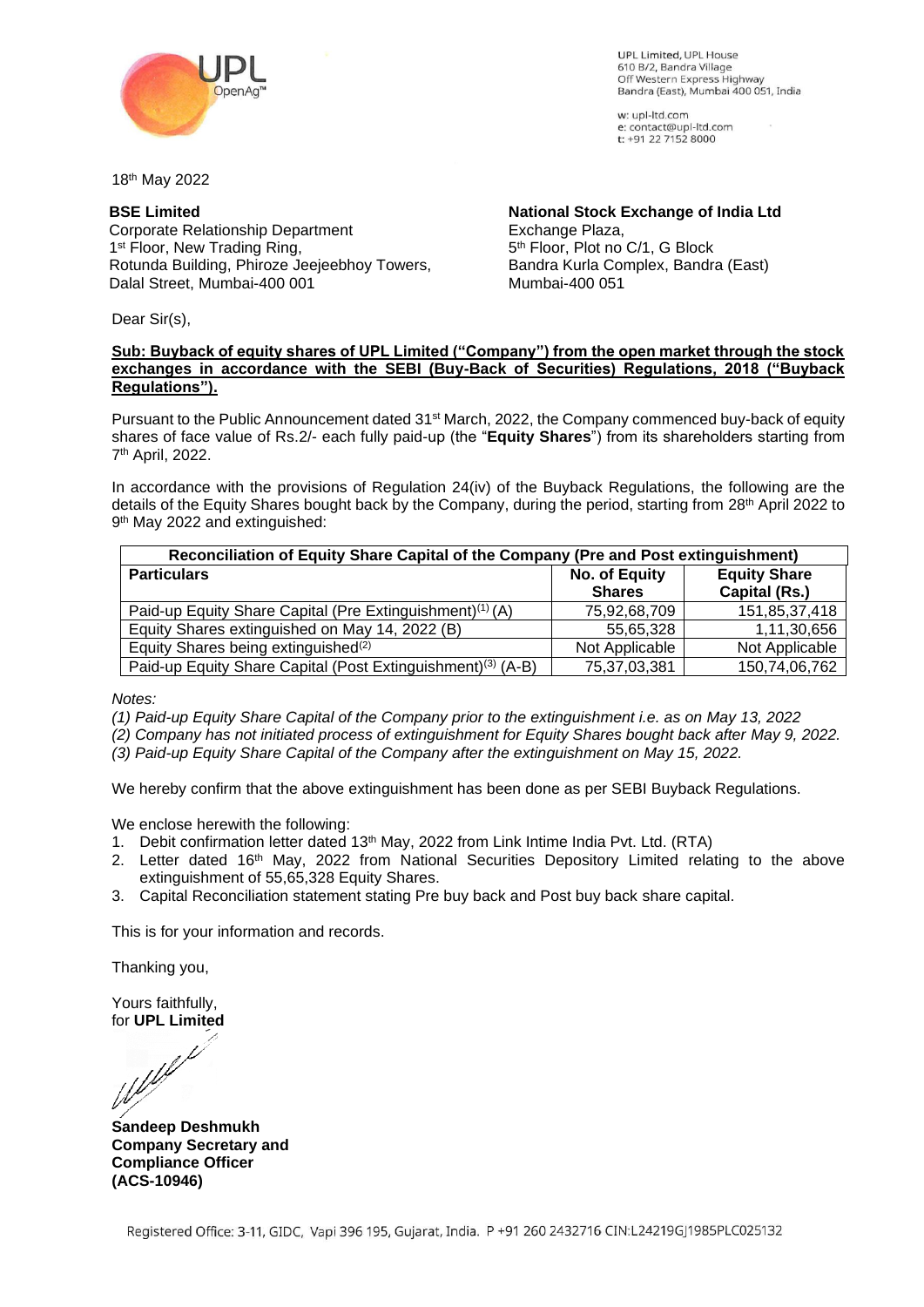

Link Intime India Pvt. Ltd. CIN: U67190MH1999PTC118368 C-101, 247 Park, L.B.S. Marg, Vikhroli (West), Mumbai - 400 083. Tel.: +91 22 4918 6000 Fax: +91 22 4918 6060 E-mail : mumbai@linkintime.co.in Website : www.linkintime.co.in

# **May 13, 2022**

To, National Securities Depository Ltd. 5th Floor, Trade World Kamala Mills Compound, Senapati Bapat Marg Lower Parel, Mumbai 400 013

We hereby certify that the names of the allottees of the **(Equity shares)** of **(UPI LIMITED )** issued consequent to **( BUYBACK )** have been verified with the names provided by NSDL, based on the list of the DP Id and Client Ids of the allottees provided by us.

We hereby certify that the **DEBIT** are being affected only to those accounts which are in "active" status and where the names and order of names as per the application matched with that of the names and order of the names as provided by NSDL. The details of the Corporate Action are given under:

| SR <sub>NO</sub> . | <b>ISIN</b>        | <b>RECORDS</b><br>NI | wrrw<br>$\Delta$                     |
|--------------------|--------------------|----------------------|--------------------------------------|
| 01                 | JE628A01036<br>INF | $\sim$<br>ັ∪⊥        | 65,900<br>--<br>ັບປີເປ <i>ີ</i> ,ປ∠ບ |

Thanking You.

Yours faithfully, **For Link Intime India Pvt Ltd.**

**Raju Mahajan**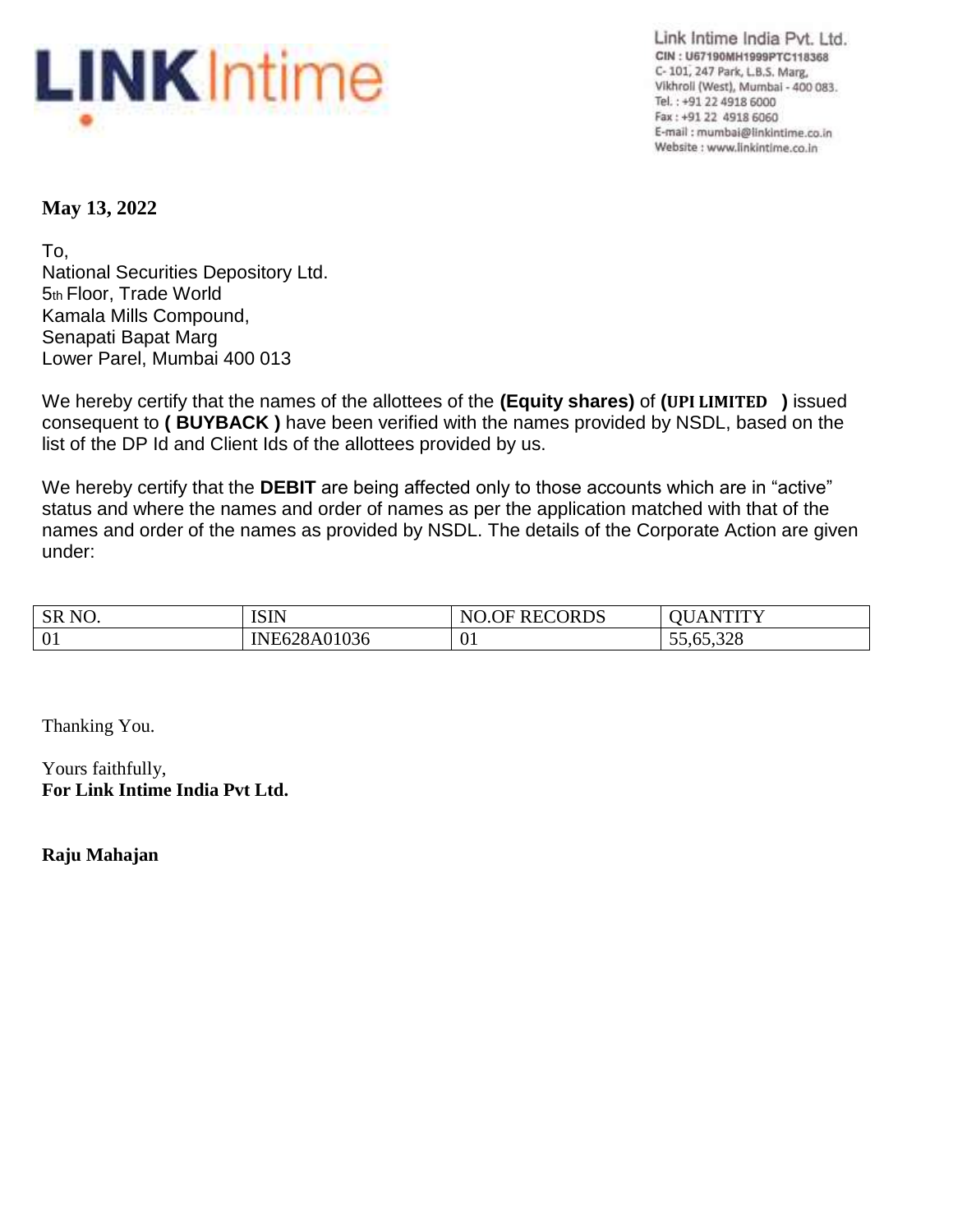# **National Securities Depository Limited**



### Ref : May 16, 2022 II/CA/COM/28794/2022

Mr. Sandeep Mohan Deshmukh Company Secretary and Compliance Officer Uniphos House C. D. Marg, Madhu Park, 11th Road Khar (West), UPL Limited Mumbai - 400052

#### **Sub : Buy-back (open market purchase)**

Dear Sir,

As per the corporate action(s) executed by your R&T Agent/Registry Division viz; Link Intime India Private Limited, Mumbai , Equity Shares were credited/debited to the account(s) in the NSDL system, details of which are given below :

| ISIN         | <b>ISIN</b> Description      | D/C   | <b>Records</b> | <i><b>Ouantity</b></i> | <b>Execution Date</b> |
|--------------|------------------------------|-------|----------------|------------------------|-----------------------|
| INE628A01036 | UPL LIMITED EQ NEW FV RS.2/- | Debit |                | 5,565,328.000          | 14/Mav/2022           |

You may contact your R&T Agent/ Registry Division for further details in this regard.

Yours faithfully,

**Rakesh Mehta Vice President**